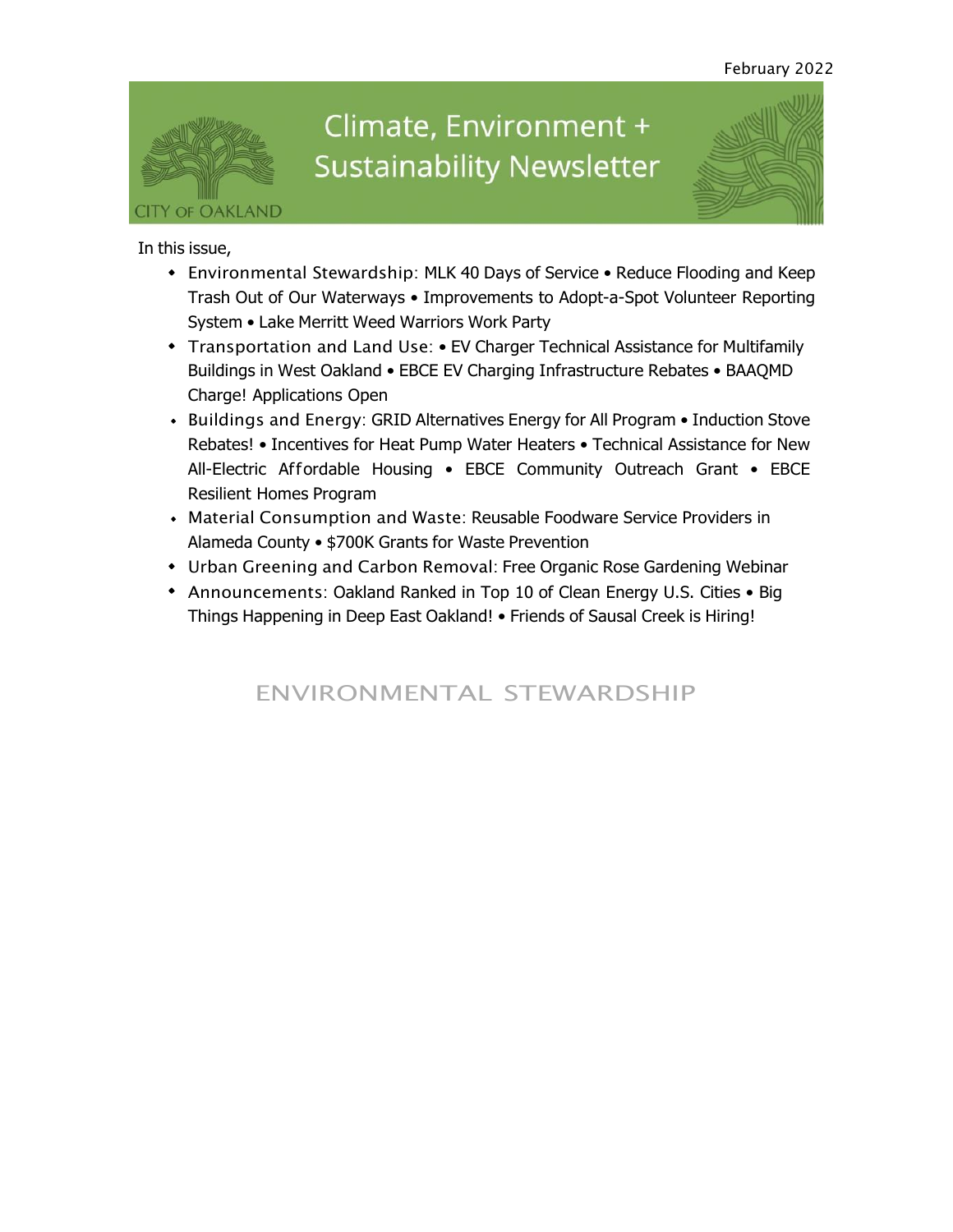

MLK 40 Days of Service- January 29 through February 26, 2022 Oakland is celebrating MLK Day in 2022 as 40 Days of Service. Pledge to be Oaktown Proud! Pitch in as individuals, households, or organize a block clean-up. Organize your community cleanup now! Scan the QR code to register for your clean-up!

[https://www.oaklandca.gov/services/apply-for-adopt-a-spot-online](https://oaklandca19202.lt.acemlna.com/Prod/link-tracker?notrack=1&redirectUrl=aHR0cHMlM0ElMkYlMkZ3d3cub2FrbGFuZGNhLmdvdiUyRnNlcnZpY2VzJTJGYXBwbHktZm9yLWFkb3B0LWEtc3BvdC1vbmxpbmU%3D&sig=ZKpqcvVwdWAG7SkKz7dEfJ2N33nXHMgzyFjq73j63YB&iat=1644954181&a=%7C%7C799335011%7C%7C&account=oaklandca19202%2Eactivehosted%2Ecom&email=LRRV6glqIfcVPcYsJBrMHi%2FZD%2BmsUFpJrc5fHf6IoVE%3D&s=bad97c655476f96a390a72c05a742011&i=1171A1161A11A20268)



## Reduce Flooding and Keep Trash out of our Waterways

You can help reduce flooding and keep trash out of our waterways by cleaning out your local storm drain especially before storm events. Your volunteer efforts help Public Works maintain over 13,000 storm drains! Public Works provides tools,

supplies, and debris pick-up for Adopt a Drain volunteers.

Let us know if you need supplies. It's easy to log on to: [https://www.oaklandca.gov/services/request-tools-for-volunteer-events](https://oaklandca19202.lt.acemlna.com/Prod/link-tracker?notrack=1&redirectUrl=aHR0cHMlM0ElMkYlMkZ3d3cub2FrbGFuZGNhLmdvdiUyRnNlcnZpY2VzJTJGcmVxdWVzdC10b29scy1mb3Itdm9sdW50ZWVyLWV2ZW50cw%3D%3D&sig=ACk6JqemsGKCSo4gwuhghbHDXn9eSv66kKbZdRLnw65Q&iat=1644954181&a=%7C%7C799335011%7C%7C&account=oaklandca19202%2Eactivehosted%2Ecom&email=LRRV6glqIfcVPcYsJBrMHi%2FZD%2BmsUFpJrc5fHf6IoVE%3D&s=bad97c655476f96a390a72c05a742011&i=1171A1161A11A21174) You can also sign up to start an Adopt-A-Drain in your community. [https://www.oaklandca.gov/services/adopt-a-drain](https://oaklandca19202.lt.acemlna.com/Prod/link-tracker?notrack=1&redirectUrl=aHR0cHMlM0ElMkYlMkZ3d3cub2FrbGFuZGNhLmdvdiUyRnNlcnZpY2VzJTJGYWRvcHQtYS1kcmFpbg%3D%3D&sig=E4rV2ehA3ZwvceN8Lh9MfBZwJSpAvS6p4TBmvnz5RXgB&iat=1644954181&a=%7C%7C799335011%7C%7C&account=oaklandca19202%2Eactivehosted%2Ecom&email=LRRV6glqIfcVPcYsJBrMHi%2FZD%2BmsUFpJrc5fHf6IoVE%3D&s=bad97c655476f96a390a72c05a742011&i=1171A1161A11A21175) Log Volunteer Work: after you complete your clean-up, make sure to log your volunteer hours. [https://oakland-volunteer-community-oakgis.hub.arcgis.com/pages/report-your](https://oaklandca19202.lt.acemlna.com/Prod/link-tracker?notrack=1&redirectUrl=aHR0cHMlM0ElMkYlMkZvYWtsYW5kLXZvbHVudGVlci1jb21tdW5pdHktb2FrZ2lzLmh1Yi5hcmNnaXMuY29tJTJGcGFnZXMlMkZyZXBvcnQteW91ci12b2x1bnRlZXItcmVzdWx0cw%3D%3D&sig=CXPryXHN75A2kjQjoVsh9BzPiQg5LJWztUTPypVRoVoj&iat=1644954181&a=%7C%7C799335011%7C%7C&account=oaklandca19202%2Eactivehosted%2Ecom&email=LRRV6glqIfcVPcYsJBrMHi%2FZD%2BmsUFpJrc5fHf6IoVE%3D&s=bad97c655476f96a390a72c05a742011&i=1171A1161A11A20269)[volunteer-results](https://oaklandca19202.lt.acemlna.com/Prod/link-tracker?notrack=1&redirectUrl=aHR0cHMlM0ElMkYlMkZvYWtsYW5kLXZvbHVudGVlci1jb21tdW5pdHktb2FrZ2lzLmh1Yi5hcmNnaXMuY29tJTJGcGFnZXMlMkZyZXBvcnQteW91ci12b2x1bnRlZXItcmVzdWx0cw%3D%3D&sig=CXPryXHN75A2kjQjoVsh9BzPiQg5LJWztUTPypVRoVoj&iat=1644954181&a=%7C%7C799335011%7C%7C&account=oaklandca19202%2Eactivehosted%2Ecom&email=LRRV6glqIfcVPcYsJBrMHi%2FZD%2BmsUFpJrc5fHf6IoVE%3D&s=bad97c655476f96a390a72c05a742011&i=1171A1161A11A20269)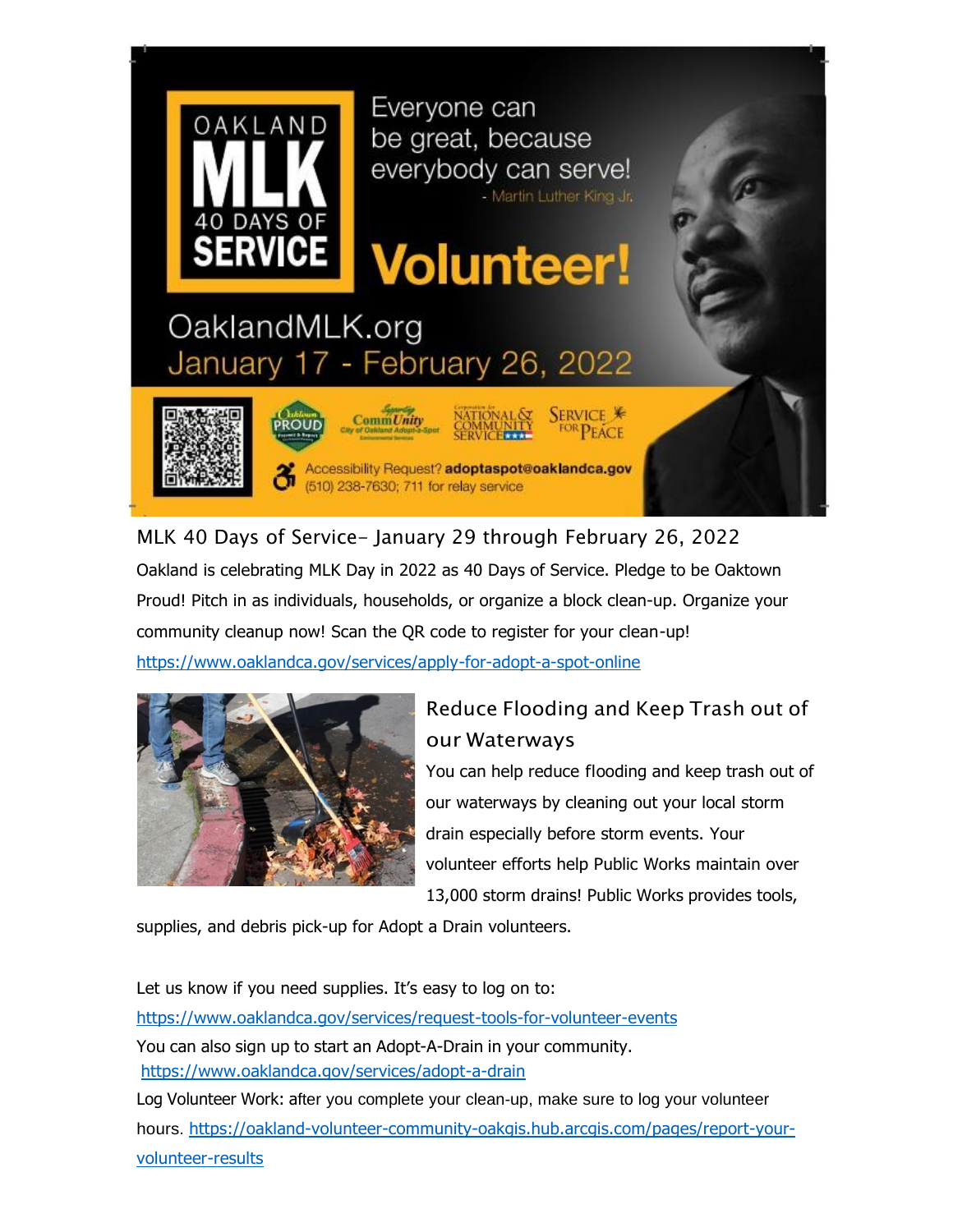## Improvements to Adopt-a-Spot Volunteer Reporting System

We know your time is precious and we appreciate all your work and effort to "Keep Oakland Clean and Beautiful". Did you know that the volunteer data you report goes to the Regional Water Quality Control Board?



*Environmental Services Stewardship has developed a training video to help you better understand our new tracking system. Click on this link* [https://youtu.be/ui3MeS8iDI4](https://oaklandca19202.lt.acemlna.com/Prod/link-tracker?notrack=1&redirectUrl=aHR0cHMlM0ElMkYlMkZ5b3V0dS5iZSUyRnVpM01lUzhpREk0&sig=ECx15nCBSLxh9bfdzgCknD7g1dzRR9PJvLgvRf4JkETq&iat=1644954181&a=%7C%7C799335011%7C%7C&account=oaklandca19202%2Eactivehosted%2Ecom&email=LRRV6glqIfcVPcYsJBrMHi%2FZD%2BmsUFpJrc5fHf6IoVE%3D&s=bad97c655476f96a390a72c05a742011&i=1171A1161A11A21176)

In order to better track your volunteer work, we are streamlining our volunteer reporting system. That means that *after February 2022, you will no longer be able to log your work in "Track it Forward"*. The older Track it Forward system has been used concurrently with our new ESRI hub program during its development. Now that it's ready, we'll be transitioning all reporting to ESRI Hub, which is already on our website.

Some volunteers have already been using our new system. It is simple to use and available on the City's Adopt-A-Spot website. One of the advantages of our new ESRI Hub program is that it provides maps for Adopt-A-Spot clean-up locations so you can see where they're located. Another advantage is that you'll also be able to track your work and generate reports. In addition, the ESRI Hub will also allow staff to more easily gather data and report your efforts.

If you would like to see the site, click on the link below.

[https://oakland-volunteer-community-oakgis.hub.arcgis.com/pages/report-your-volunteer](https://oaklandca19202.lt.acemlna.com/Prod/link-tracker?notrack=1&redirectUrl=aHR0cHMlM0ElMkYlMkZvYWtsYW5kLXZvbHVudGVlci1jb21tdW5pdHktb2FrZ2lzLmh1Yi5hcmNnaXMuY29tJTJGcGFnZXMlMkZyZXBvcnQteW91ci12b2x1bnRlZXItcmVzdWx0cw%3D%3D&sig=CXPryXHN75A2kjQjoVsh9BzPiQg5LJWztUTPypVRoVoj&iat=1644954181&a=%7C%7C799335011%7C%7C&account=oaklandca19202%2Eactivehosted%2Ecom&email=LRRV6glqIfcVPcYsJBrMHi%2FZD%2BmsUFpJrc5fHf6IoVE%3D&s=bad97c655476f96a390a72c05a742011&i=1171A1161A11A20269)[results](https://oaklandca19202.lt.acemlna.com/Prod/link-tracker?notrack=1&redirectUrl=aHR0cHMlM0ElMkYlMkZvYWtsYW5kLXZvbHVudGVlci1jb21tdW5pdHktb2FrZ2lzLmh1Yi5hcmNnaXMuY29tJTJGcGFnZXMlMkZyZXBvcnQteW91ci12b2x1bnRlZXItcmVzdWx0cw%3D%3D&sig=CXPryXHN75A2kjQjoVsh9BzPiQg5LJWztUTPypVRoVoj&iat=1644954181&a=%7C%7C799335011%7C%7C&account=oaklandca19202%2Eactivehosted%2Ecom&email=LRRV6glqIfcVPcYsJBrMHi%2FZD%2BmsUFpJrc5fHf6IoVE%3D&s=bad97c655476f96a390a72c05a742011&i=1171A1161A11A20269)



#### Lake Merritt Weed Warriors Work Party

At Saturday's [Lake Merritt Weed Warriors,](https://oaklandca19202.lt.acemlna.com/Prod/link-tracker?notrack=1&redirectUrl=aHR0cHMlM0ElMkYlMkZ3d3cubGFrZW1lcnJpdHQub3JnJTJGbG0td2VlZC13YXJyaW9ycy5odG1s&sig=3NA7qva6AhD4gXJwQpy6dfjAGh64isojKdxbB2E5c5rk&iat=1644954181&a=%7C%7C799335011%7C%7C&account=oaklandca19202%2Eactivehosted%2Ecom&email=LRRV6glqIfcVPcYsJBrMHi%2FZD%2BmsUFpJrc5fHf6IoVE%3D&s=bad97c655476f96a390a72c05a742011&i=1171A1161A11A21177) 18 volunteers turned out to weed and mulch the landscaped bed in the west wing of the Pergola at El Embarcadero, across from the Lakeview Branch Library. They are beginning our twelfth year of augmenting OPW's gardening staff in

maintaining the landscaped areas around the lake. At the same time several rosarians gave the rose bushes their required winter pruning. To reduce waste and effort, green waste is loaded directly into tarps, and then onto a truck stationed at the work site. It's much easier for them to work this way than taking the time to put green waste into bags or sacks, not to mention the savings to the City in not having to provide bags.

Since December 2010 we've sponsored monthly work parties, supported by Park Supervisor 1 and the lake Crew Leader who supply tools, mulch and occasionally plants which we plant to refresh landscaped beds. The next monthly Weed Warrior work party, **February 26**, we'll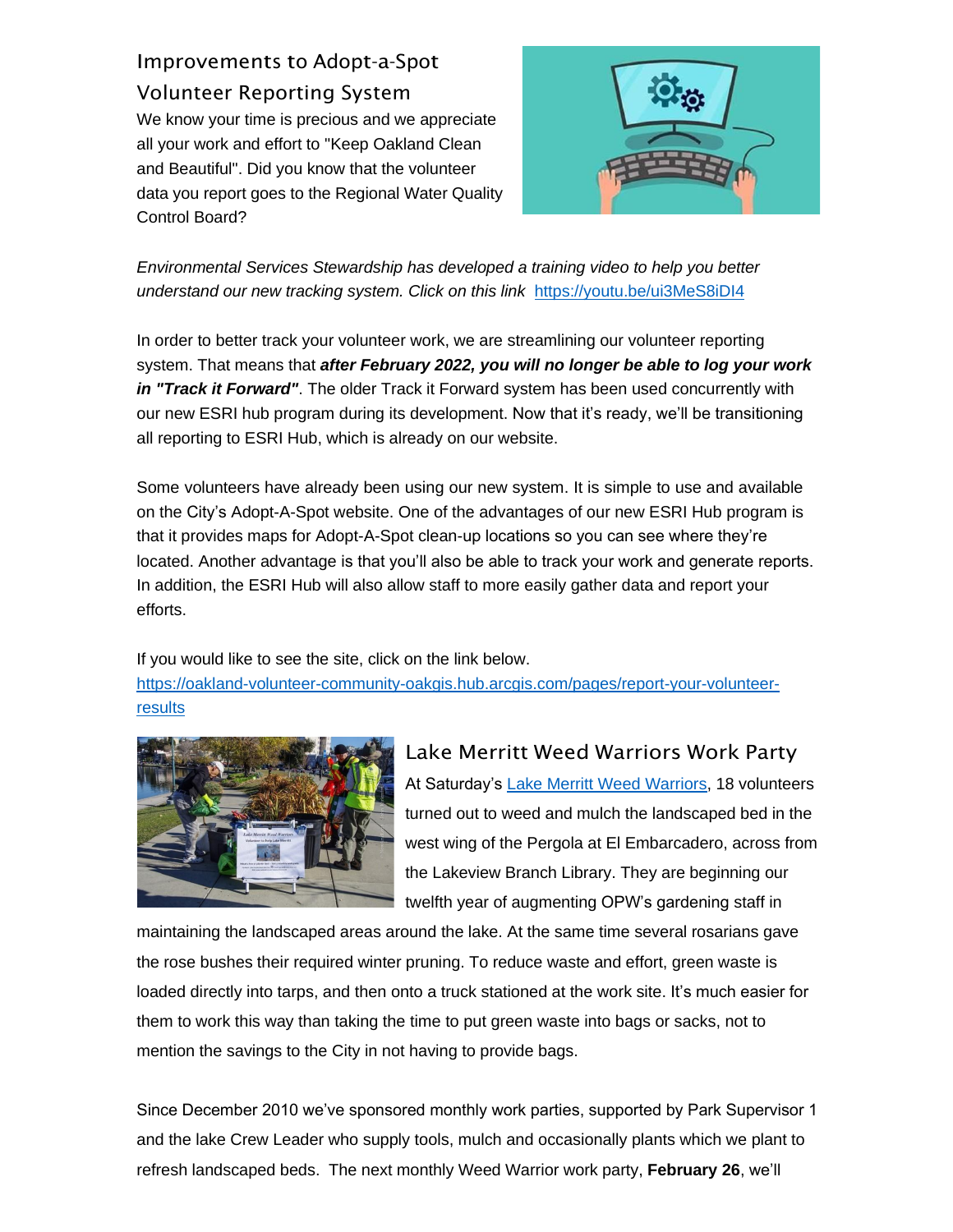return to the east wing to weed and mulch. Go on to the Lake Merritt Weed [Warriors](https://oaklandca19202.lt.acemlna.com/Prod/link-tracker?notrack=1&redirectUrl=aHR0cHMlM0ElMkYlMkZ3d3cubGFrZW1lcnJpdHQub3JnJTJGbG0td2VlZC13YXJyaW9ycy5odG1s&sig=3NA7qva6AhD4gXJwQpy6dfjAGh64isojKdxbB2E5c5rk&iat=1644954181&a=%7C%7C799335011%7C%7C&account=oaklandca19202%2Eactivehosted%2Ecom&email=LRRV6glqIfcVPcYsJBrMHi%2FZD%2BmsUFpJrc5fHf6IoVE%3D&s=bad97c655476f96a390a72c05a742011&i=1171A1161A11A21177) website to volunteer!

## TRANSPORTATION + LAND USE

EV Charger Technical Assistance for Multifamily Buildings in West Oakland The Bay Area Air Quality Management District (Air District) and Alameda County public agency Stopwaste are partnering with local electrical contractor Energy Conservation Options (ECO) to provide no-cost electric vehicle (EV) charging



station assessments for existing multi-unit dwellings or apartments (5 units and above) in West Oakland and Richmond. This effort aligns with both the Air District's efforts to [reduce air pollution in Environmental Justice communities and the City of Oakla](https://oaklandca19202.lt.acemlna.com/Prod/link-tracker?notrack=1&redirectUrl=aHR0cHMlM0ElMkYlMkZ1cmxkZWZlbnNlLnByb29mcG9pbnQuY29tJTJGdjIlMkZ1cmwlM0Z1JTNEaHR0cHMtM0FfX25hbTAyLnNhZmVsaW5rcy5wcm90ZWN0aW9uLm91dGxvb2suY29tXy0zRnVybC0zRGh0dHBzLTI1M0EtMjUyRi0yNTJGd3d3Lm9ha2xhbmRjYS5nb3YtMjUyRnByb2plY3RzLTI1MkZ6ZXJvLTJEZW1pc3Npb24tMkR2ZWhpY2xlLTJEYWN0aW9uLTJEcGxhbi0yNmRhdGEtM0QwNC0yNTdDMDEtMjU3Qy0yNTdDOGZhODQwYWEwY2JlNDExZDBkODYwOGQ5YmI1OGRmN2EtMjU3Qzg1NWRlZmFhYmRhZTRlNjI4MWU1M2JiN2FhMDRmYzNhLTI1N0MwLTI1N0MwLTI1N0M2Mzc3NDY4MTI2NjI5NDc3MTMtMjU3Q1Vua25vd24tMjU3Q1RXRnBiR1pzYjNkOGV5SldJam9pTUM0d0xqQXdNREFpTENKUUlqb2lWMmx1TXpJaUxDSkJUaUk2SWsxaGFXd2lMQ0pYVkNJNk1uMC0yNTNELTI1N0MzMDAwLTI2c2RhdGEtM0RpbW02LTI1MkZJaGUzN2ZaakJlR3p0VGFNN0dCNVp5My0yNTJCUnlpcXVOLTI1MkJvckRFMUFZLTI1M0QtMjZyZXNlcnZlZC0zRDAlMjZkJTNERHdNRkFnJTI2YyUzRDZaYm9LZEp6UjhuWk9xd0JqaFBuQ3clMjZyJTNEOVpiS3hnMHZoUWFZbGRxN3JQYS1oNmkzZlBfemhhYk5xWDJJVzNUX2NwQSUyNm0lM0RmdFdPYmVBNHEwRFNnQWpEaVJxdEhQaGlUaHNnVF9pQnNCWHpzb3A3Y1B3eUhsd1FGSlBwaWxDLTlwWTJ4RjJaJTI2cyUzRGJkaDNId0RBNGQweGV2YmNtd0M3QjZVTEJjNzEzMGVUWmdNWDNIWV9lbTglMjZlJTNE&sig=5U66mNqa572Jrtd5whatxUPHcLQ9maR9Bovv59KGrqDj&iat=1644954181&a=%7C%7C799335011%7C%7C&account=oaklandca19202%2Eactivehosted%2Ecom&email=LRRV6glqIfcVPcYsJBrMHi%2FZD%2BmsUFpJrc5fHf6IoVE%3D&s=bad97c655476f96a390a72c05a742011&i=1171A1161A11A20279)nd's Zero [Emission Vehicle Action Plan. The free assessment will involve an onsite technical](https://oaklandca19202.lt.acemlna.com/Prod/link-tracker?notrack=1&redirectUrl=aHR0cHMlM0ElMkYlMkZ1cmxkZWZlbnNlLnByb29mcG9pbnQuY29tJTJGdjIlMkZ1cmwlM0Z1JTNEaHR0cHMtM0FfX25hbTAyLnNhZmVsaW5rcy5wcm90ZWN0aW9uLm91dGxvb2suY29tXy0zRnVybC0zRGh0dHBzLTI1M0EtMjUyRi0yNTJGd3d3Lm9ha2xhbmRjYS5nb3YtMjUyRnByb2plY3RzLTI1MkZ6ZXJvLTJEZW1pc3Npb24tMkR2ZWhpY2xlLTJEYWN0aW9uLTJEcGxhbi0yNmRhdGEtM0QwNC0yNTdDMDEtMjU3Qy0yNTdDOGZhODQwYWEwY2JlNDExZDBkODYwOGQ5YmI1OGRmN2EtMjU3Qzg1NWRlZmFhYmRhZTRlNjI4MWU1M2JiN2FhMDRmYzNhLTI1N0MwLTI1N0MwLTI1N0M2Mzc3NDY4MTI2NjI5NDc3MTMtMjU3Q1Vua25vd24tMjU3Q1RXRnBiR1pzYjNkOGV5SldJam9pTUM0d0xqQXdNREFpTENKUUlqb2lWMmx1TXpJaUxDSkJUaUk2SWsxaGFXd2lMQ0pYVkNJNk1uMC0yNTNELTI1N0MzMDAwLTI2c2RhdGEtM0RpbW02LTI1MkZJaGUzN2ZaakJlR3p0VGFNN0dCNVp5My0yNTJCUnlpcXVOLTI1MkJvckRFMUFZLTI1M0QtMjZyZXNlcnZlZC0zRDAlMjZkJTNERHdNRkFnJTI2YyUzRDZaYm9LZEp6UjhuWk9xd0JqaFBuQ3clMjZyJTNEOVpiS3hnMHZoUWFZbGRxN3JQYS1oNmkzZlBfemhhYk5xWDJJVzNUX2NwQSUyNm0lM0RmdFdPYmVBNHEwRFNnQWpEaVJxdEhQaGlUaHNnVF9pQnNCWHpzb3A3Y1B3eUhsd1FGSlBwaWxDLTlwWTJ4RjJaJTI2cyUzRGJkaDNId0RBNGQweGV2YmNtd0M3QjZVTEJjNzEzMGVUWmdNWDNIWV9lbTglMjZlJTNE&sig=5U66mNqa572Jrtd5whatxUPHcLQ9maR9Bovv59KGrqDj&iat=1644954181&a=%7C%7C799335011%7C%7C&account=oaklandca19202%2Eactivehosted%2Ecom&email=LRRV6glqIfcVPcYsJBrMHi%2FZD%2BmsUFpJrc5fHf6IoVE%3D&s=bad97c655476f96a390a72c05a742011&i=1171A1161A11A20279) assessment and follow up report detailing project scope, cost, and incentives to install EV charging stations. A subset of assessed buildings will receive full technical assistance, which includes help applying for incentive programs and support to secure permits and installation contracts.

Building owners or managers interested in receiving a free EV charging assessment at an existing multifamily building located in West Oakland: please contact Ben Cooper (510- 891-6511, [bcooper@stopwaste.org\)](mailto:bcooper@stopwaste.org)

#### EBCE EV Charging Infrastructure Rebates

East Bay Community Energy, Alameda County's public power provider, is pleased to announce a partnership with the California Energy Commission's Electric Vehicle Infrastructure Project (CALeVIP). Beginning December 1st,



businesses, commercial properties, multifamily housing properties, and public agency facilities in Alameda County can apply for rebates up to \$80,000 on eligible electric vehicle charger equipment and installation costs.

If you are new to EV charging CALeVIP has created a list of service providers in your area to assist with developing an EV charging project for your site. To access that list, please visit [calevip.org/f i](https://oaklandca19202.lt.acemlna.com/Prod/link-tracker?notrack=1&redirectUrl=aHR0cCUzQSUyRiUyRmNhbGV2aXAub3JnJTJGZmluZC1hbi1ldnNw&sig=23sTf3mbQcXieS8MHpBkWmsPRUnsocVNbs1Diaxt69tr&iat=1644954181&a=%7C%7C799335011%7C%7C&account=oaklandca19202%2Eactivehosted%2Ecom&email=LRRV6glqIfcVPcYsJBrMHi%2FZD%2BmsUFpJrc5fHf6IoVE%3D&s=bad97c655476f96a390a72c05a742011&i=1171A1161A11A20280) nd-an-evsp.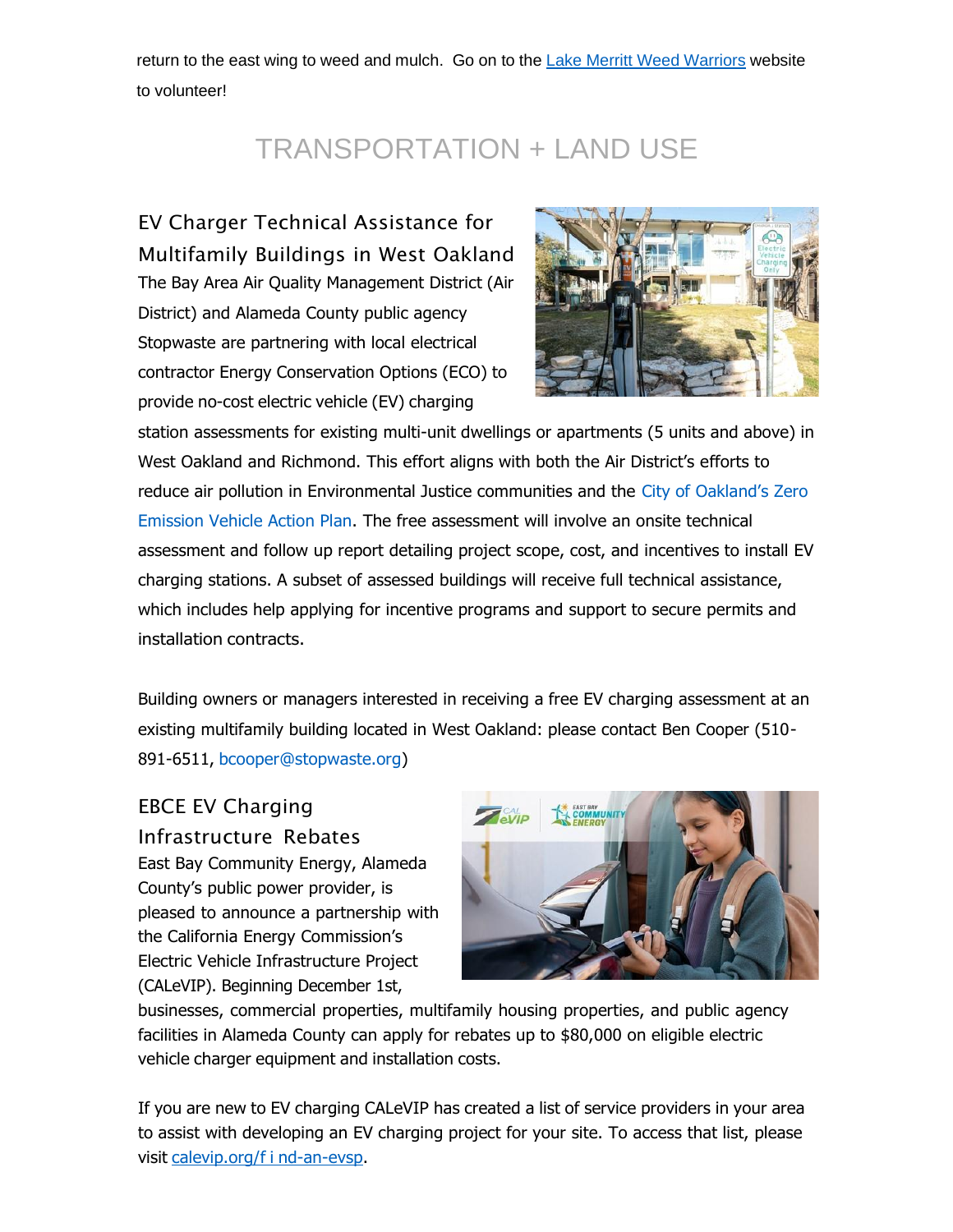To learn more about eligibility requirements and how to apply for your rebate on December 1st, visit the Alameda County [Incentive](https://oaklandca19202.lt.acemlna.com/Prod/link-tracker?notrack=1&redirectUrl=aHR0cHMlM0ElMkYlMkZjYWxldmlwLm9yZyUyRmluY2VudGl2ZS1wcm9qZWN0JTJGYWxhbWVkYS1jb3VudHk%3D&sig=BfpJ9bdrNJXokDTxiVmpJmRuc9SDViQxYcDqrXyqgjST&iat=1644954181&a=%7C%7C799335011%7C%7C&account=oaklandca19202%2Eactivehosted%2Ecom&email=LRRV6glqIfcVPcYsJBrMHi%2FZD%2BmsUFpJrc5fHf6IoVE%3D&s=bad97c655476f96a390a72c05a742011&i=1171A1161A11A20281) Project website.

#### BAAQMD Charge! Applications Open

The Bay Area Air Quality Management District (BAAQMD) *Charge!* Program provides grants to offset the cost of purchasing and installing new, publicly-accessible EV chargers at workplaces, destinations, transit parking locations, along transportation corridors, and in apartment buildings and condos. Projects in multifamily buildings are not subject to public accessibility requirements. The *Charge!* Program aims to rapidly expand access to EV charging, to help ensure that 90 percent of vehicles in the Bay Area are electric by 2050. A total \$7 million in grant funding will be available for organizations, including governments, businesses, and nonprofits. *Charge!* will be a competitive solicitation and all complete applications will be scored and ranked. The Air District will prioritize projects that install EV charging at multi-unit dwellings and projects located in Bay Area Environmental Justice communities. Applications will be accepted until March 1, 2022, 5:00 PM PT. For more information visit the **[BAAQMD](https://oaklandca19202.lt.acemlna.com/Prod/link-tracker?notrack=1&redirectUrl=aHR0cHMlM0ElMkYlMkZ3d3cuYmFhcW1kLmdvdiUyRiUzRnNjX2l0ZW1pZCUzREYwMjZENEFDLUZFNjktNEZCRC05MjMyLTE4N0UxN0ZDNDI4RA%3D%3D&sig=HC6oP2CzCayz5Sca82sFL4PJaaweunBU8ZMjLFy3aWJx&iat=1644954181&a=%7C%7C799335011%7C%7C&account=oaklandca19202%2Eactivehosted%2Ecom&email=LRRV6glqIfcVPcYsJBrMHi%2FZD%2BmsUFpJrc5fHf6IoVE%3D&s=bad97c655476f96a390a72c05a742011&i=1171A1161A11A20282) Charge!** program webpage.

## BUILDINGS + ENERGY

#### GRID Alternatives Energy for All Program

GRID Alternatives, a community-based nonprofit solar organization, can help homeowners living on a limited



or fixed budget save money on their energy bills through their Energy for All Program. Apply now to the Energy For All [Program](https://oaklandca19202.lt.acemlna.com/Prod/link-tracker?notrack=1&redirectUrl=aHR0cHMlM0ElMkYlMkZ3d3cuZW5lcmd5Zm9yYWxscHJvZ3JhbS5vcmclMkY%3D&sig=3SWm41ZJFCBkP46KLiUAHPTkrch7LPVmU7Ga7qvUyrr4&iat=1644954181&a=%7C%7C799335011%7C%7C&account=oaklandca19202%2Eactivehosted%2Ecom&email=LRRV6glqIfcVPcYsJBrMHi%2FZD%2BmsUFpJrc5fHf6IoVE%3D&s=bad97c655476f96a390a72c05a742011&i=1171A1161A11A21182) to see if you and your family qualify and become a clean energy leader in your community.



#### Induction Stove Rebates!

Through BayREN, EBCE is offering up to \$300 per eligible residential customer for an induction cooktop/range, when you replace an existing gas appliance. Rebates are available on a first-come, first-served basis for qualifying residents with homes built in 2016 or earlier,

and the customer must not have received a rebate for the same equipment, or other rebates funded with PG&E ratepayer dollars within the past 8 years for building shell, HVAC, and water heating measures. Induction cooking offers healthier indoor environments by eliminating harmful emissions that result from burning natural gas. Learn more and apply [here](https://oaklandca19202.lt.acemlna.com/Prod/link-tracker?notrack=1&redirectUrl=aHR0cHMlM0ElMkYlMkZiYXlyZW4ub3JnJTJGaG9tZW93bmVycyUyRmluZHVjdGlvbi1jb29rdG9wcw%3D%3D&sig=HZYBctHysJ67bvsvyKXTUr2dB4a5Dw563uXbsg2mMtd4&iat=1644954181&a=%7C%7C799335011%7C%7C&account=oaklandca19202%2Eactivehosted%2Ecom&email=LRRV6glqIfcVPcYsJBrMHi%2FZD%2BmsUFpJrc5fHf6IoVE%3D&s=bad97c655476f96a390a72c05a742011&i=1171A1161A11A20283) today!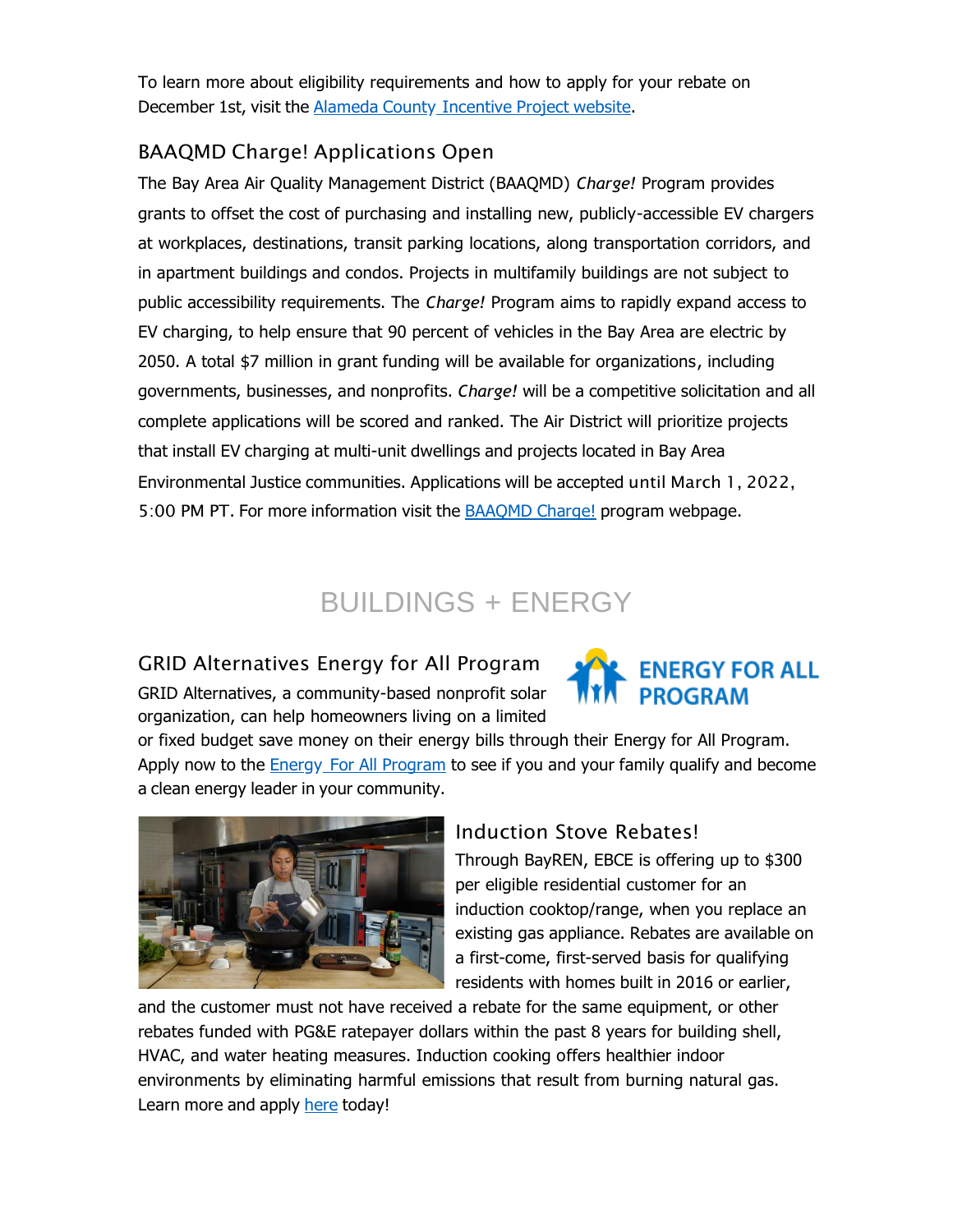

### Incentives for Heat Pump Water Heaters

In most Bay Area homes, burning natural gas to heat water for showers, laundry, and dishwashing contributes more to climate change than any other indoor activity. The good news: all-electric heat pump water

heaters (HPWHs) are now widely available. Heat pumps, which work by *moving* heat rather than *generating* heat, are 3-5 times more efficient and better for indoor air quality. The even better news: Bay Area homeowners are now eligible to receive as much as \$6,600 in incentives for making the switch to a HPWH today thanks to programs off ered by [BayREN](https://oaklandca19202.lt.acemlna.com/Prod/link-tracker?notrack=1&redirectUrl=aHR0cHMlM0ElMkYlMkZ3d3cuYmF5cmVuLm9yZyUyRg%3D%3D&sig=sSGMqm8q38Phm5MH2n9SqKUw6Sjvv7v6W899syg91iy&iat=1644954181&a=%7C%7C799335011%7C%7C&account=oaklandca19202%2Eactivehosted%2Ecom&email=LRRV6glqIfcVPcYsJBrMHi%2FZD%2BmsUFpJrc5fHf6IoVE%3D&s=bad97c655476f96a390a72c05a742011&i=1171A1161A11A21178) and the new TECH Clean [California](https://oaklandca19202.lt.acemlna.com/Prod/link-tracker?notrack=1&redirectUrl=aHR0cHMlM0ElMkYlMkZlbmVyZ3ktc29sdXRpb24uY29tJTJGdGVjaC1pbmNlbnRpdmVzJTJG&sig=EkqZ3R2igVt7qAcTnF1t9dsgdnW1Uvfw76N7ZmPSxkZ7&iat=1644954181&a=%7C%7C799335011%7C%7C&account=oaklandca19202%2Eactivehosted%2Ecom&email=LRRV6glqIfcVPcYsJBrMHi%2FZD%2BmsUFpJrc5fHf6IoVE%3D&s=bad97c655476f96a390a72c05a742011&i=1171A1161A11A21179) Initiative.

Learn more [here](https://oaklandca19202.lt.acemlna.com/Prod/link-tracker?notrack=1&redirectUrl=aHR0cHMlM0ElMkYlMkZ3d3cuYmF5cmVuLm9yZyUyRmhvbWVvd25lcnMlMkZoZWF0LXB1bXAtd2F0ZXItaGVhdGVycw%3D%3D&sig=J5b3qFC9ReZ8WiNq52uTy3GBtsFo2cSLHu9EE1nYgP6Z&iat=1644954181&a=%7C%7C799335011%7C%7C&account=oaklandca19202%2Eactivehosted%2Ecom&email=LRRV6glqIfcVPcYsJBrMHi%2FZD%2BmsUFpJrc5fHf6IoVE%3D&s=bad97c655476f96a390a72c05a742011&i=1171A1161A11A21180) and work with a BayREN Home Energy Advisor to come up with an upgrade plan by calling (866) 878-6008 or scheduling an [appointment.](https://oaklandca19202.lt.acemlna.com/Prod/link-tracker?notrack=1&redirectUrl=aHR0cHMlM0ElMkYlMkZvdXRsb29rLm9mZmljZTM2NS5jb20lMkZvd2ElMkZjYWxlbmRhciUyRkJheVJFTkVuZXJneUFkdmlzb3IlNDBjbGVhcmVzdWx0NS5vbm1pY3Jvc29mdC5jb20lMkZib29raW5ncyUyRg%3D%3D&sig=AcgzaH5fT23BZYvcjsoLT55DSTbSPMwTVaFVKP5hqxgf&iat=1644954181&a=%7C%7C799335011%7C%7C&account=oaklandca19202%2Eactivehosted%2Ecom&email=LRRV6glqIfcVPcYsJBrMHi%2FZD%2BmsUFpJrc5fHf6IoVE%3D&s=bad97c655476f96a390a72c05a742011&i=1171A1161A11A21181)

#### Technical Assistance for New All-Electric Affordable Housing The Building Initiative for Low-Emissions



Development (BUILD) Program is now accepting technical assistance inquiries! Interested housing developers and owners are encouraged to submit a Technical Assistance Inquiry Form to request assistance in the design and planning for new low-income all-electric residential projects and the adoption of near-zero emission technologies. To access the inquiry form please go to the BUILD [Program](https://oaklandca19202.lt.acemlna.com/Prod/link-tracker?notrack=1&redirectUrl=aHR0cHMlM0ElMkYlMkZ3d3cuZW5lcmd5LmNhLmdvdiUyRnByb2dyYW1zLWFuZC10b3BpY3MlMkZwcm9ncmFtcyUyRmJ1aWxkaW5nLWluaXRpYXRpdmUtbG93LWVtaXNzaW9ucy1kZXZlbG9wbWVudC1wcm9ncmFt&sig=8119ufMpkFgnYrzNWy198Y4vyfEYU1G7ExjLeUS8tvXY&iat=1644954181&a=%7C%7C799335011%7C%7C&account=oaklandca19202%2Eactivehosted%2Ecom&email=LRRV6glqIfcVPcYsJBrMHi%2FZD%2BmsUFpJrc5fHf6IoVE%3D&s=bad97c655476f96a390a72c05a742011&i=1171A1161A11A21183) web page, and click the technical assistance link.

Technical assistance inquiries are submitted to the BUILD technical assistance provider, Association for Energy Affordability, and reviewed by the California Energy Commission (CEC). Technical assistance for specific projects and incentive applications will be available once the guidelines are enacted. Staff anticipates consideration of the final guidelines by the Commission at a February business meeting, and subsequent enactment by the California Public Utilities Commission (CPUC), as established in CPUC Resolution E-5116. For more information, please contact [BUILD@energy.ca.gov.](mailto:BUILD@energy.ca.gov)

EBCE Community Outreach Grant East Bay Community Energy (EBCE) invites community-based organizations in the East Bay to apply for grants of up to \$30,000 to assist with marketing, education, outreach, and customer enrollment for the following programs:



- Arrearage Management Plan (AMP) *highest priority*
- California Alternate Rates for Energy (CARE)
- Family Electric Rate Assistance (FERA)
- Medical Baseline (MBL)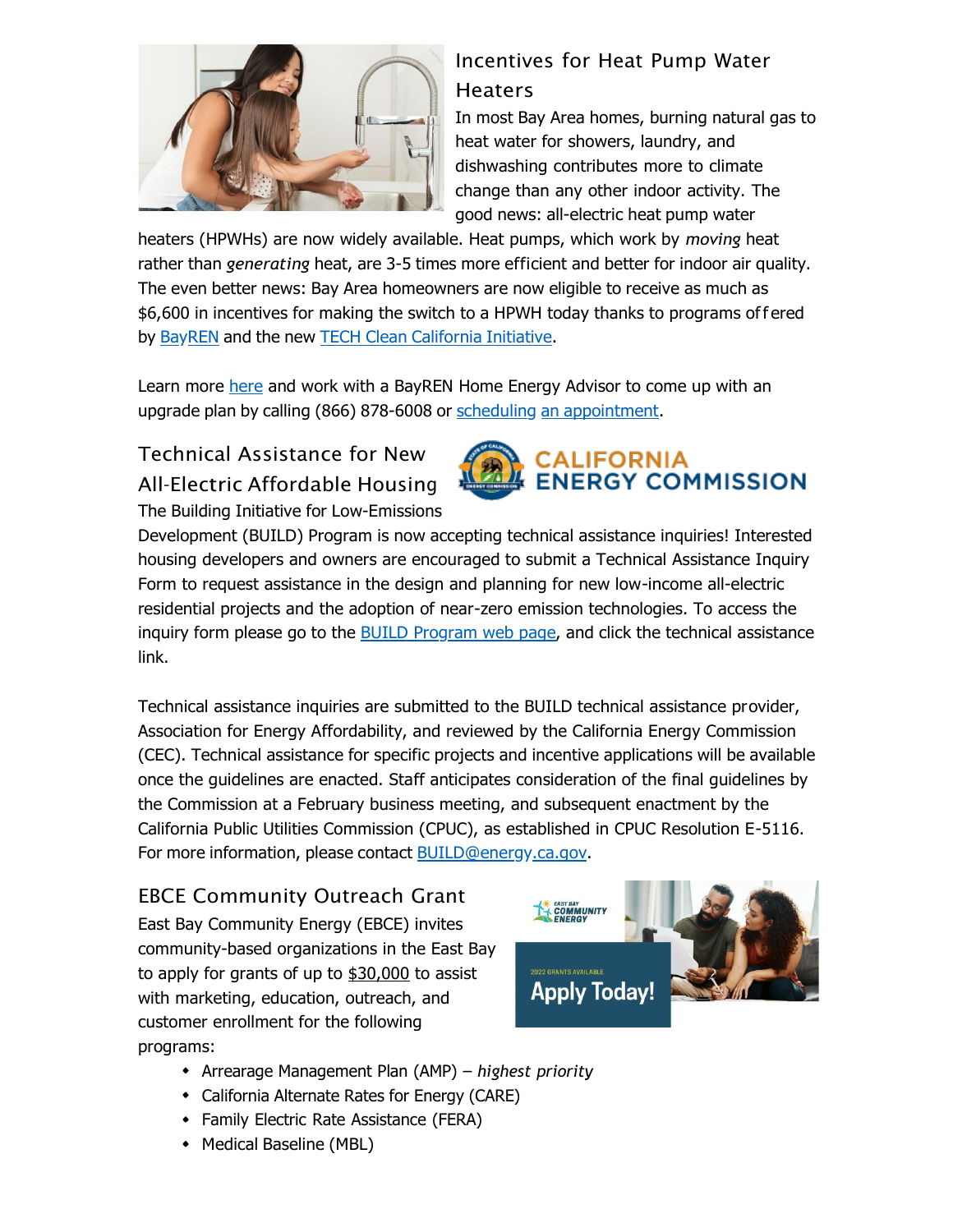Applications will be reviewed on a rolling basis from December 1, 2021 through February 25, 2022[. For more information visit www.ebce.org/2022-Community-](https://oaklandca19202.lt.acemlna.com/Prod/link-tracker?notrack=1&redirectUrl=aHR0cCUzQSUyRiUyRnd3dy5lYmNlLm9yZyUyRjIwMjItQ29tbXVuaXR5LU91dHJlYWNoLUdyYW50cw%3D%3D&sig=CxhSKQtGAsec2E7yWHtWMxopvEMFaA2FJuwrh5ekSdUw&iat=1644954181&a=%7C%7C799335011%7C%7C&account=oaklandca19202%2Eactivehosted%2Ecom&email=LRRV6glqIfcVPcYsJBrMHi%2FZD%2BmsUFpJrc5fHf6IoVE%3D&s=bad97c655476f96a390a72c05a742011&i=1171A1161A11A20285)[Outreach-Grants.](https://oaklandca19202.lt.acemlna.com/Prod/link-tracker?notrack=1&redirectUrl=aHR0cCUzQSUyRiUyRnd3dy5lYmNlLm9yZyUyRjIwMjItQ29tbXVuaXR5LU91dHJlYWNoLUdyYW50cw%3D%3D&sig=CxhSKQtGAsec2E7yWHtWMxopvEMFaA2FJuwrh5ekSdUw&iat=1644954181&a=%7C%7C799335011%7C%7C&account=oaklandca19202%2Eactivehosted%2Ecom&email=LRRV6glqIfcVPcYsJBrMHi%2FZD%2BmsUFpJrc5fHf6IoVE%3D&s=bad97c655476f96a390a72c05a742011&i=1171A1161A11A20285)

EBCE Resilient Homes Program [Resilient Home](https://oaklandca19202.lt.acemlna.com/Prod/link-tracker?notrack=1&redirectUrl=aHR0cHMlM0ElMkYlMkZlYmNlLm9yZyUyRnJlc2lsaWVudC1ob21lJTJGJTNGY2FtcGFpZ25JRCUzRE5ld3NsZXR0ZXI%3D&sig=tm6bgZwcS8NjGrebbBUUNzW4tbyeoE7DYFBJzEgWyao&iat=1644954181&a=%7C%7C799335011%7C%7C&account=oaklandca19202%2Eactivehosted%2Ecom&email=LRRV6glqIfcVPcYsJBrMHi%2FZD%2BmsUFpJrc5fHf6IoVE%3D&s=bad97c655476f96a390a72c05a742011&i=1171A1161A11A20286) is a program from Alameda County's public electricity provider East Bay Community Energy (EBCE). EBCE has done the upfront legwork to select an experienced partner, Sunrun, and pre-negotiated solar and battery backup system incentives for Oakland homeowners. To further lower customer costs, Sunrun will pay homeowners \$1,250 after installation for agreeing to share their



stored energy with EBCE when demand on the power grid is high. This will help the grid operate more reliably, and cut carbon emissions and costs for all EBCE customers.

Keep the lights on and the fridge cold. [Sign](https://oaklandca19202.lt.acemlna.com/Prod/link-tracker?notrack=1&redirectUrl=aHR0cHMlM0ElMkYlMkZlYmNlLm9yZyUyRnJlc2lsaWVudC1ob21lJTJGJTNGY2FtcGFpZ25JRCUzRE5ld3NsZXR0ZXI%3D&sig=tm6bgZwcS8NjGrebbBUUNzW4tbyeoE7DYFBJzEgWyao&iat=1644954181&a=%7C%7C799335011%7C%7C&account=oaklandca19202%2Eactivehosted%2Ecom&email=LRRV6glqIfcVPcYsJBrMHi%2FZD%2BmsUFpJrc5fHf6IoVE%3D&s=bad97c655476f96a390a72c05a742011&i=1171A1161A11A20286) up now to see if a solar and battery backup system is a good fit for your home

## MATERIAL CONSUMPTION + WASTE

#### Reusable Foodware Service Providers in Alameda County

[Looking for reusable foodware for your business or event? StopWaste has collected a list](https://oaklandca19202.lt.acemlna.com/Prod/link-tracker?notrack=1&redirectUrl=aHR0cHMlM0ElMkYlMkZ3d3cuc3RvcHdhc3RlLm9yZyUyRnJldXNhYmxlLWZvb2R3YXJlLXNlcnZpY2UtcHJvdmlkZXJz&sig=5aHBZCDAiT7HSYf2w6qMKc7177182tzsgp2SBDRZq9PT&iat=1644954181&a=%7C%7C799335011%7C%7C&account=oaklandca19202%2Eactivehosted%2Ecom&email=LRRV6glqIfcVPcYsJBrMHi%2FZD%2BmsUFpJrc5fHf6IoVE%3D&s=bad97c655476f96a390a72c05a742011&i=1171A1161A11A21184) of service providers that have successfully completed [StopWaste's](https://oaklandca19202.lt.acemlna.com/Prod/link-tracker?notrack=1&redirectUrl=aHR0cHMlM0ElMkYlMkZ3d3cuc3RvcHdhc3RlLm9yZyUyRnJldXNhYmxlLWZvb2R3YXJlLXNlcnZpY2UtcHJvdmlkZXJz&sig=5aHBZCDAiT7HSYf2w6qMKc7177182tzsgp2SBDRZq9PT&iat=1644954181&a=%7C%7C799335011%7C%7C&account=oaklandca19202%2Eactivehosted%2Ecom&email=LRRV6glqIfcVPcYsJBrMHi%2FZD%2BmsUFpJrc5fHf6IoVE%3D&s=bad97c655476f96a390a72c05a742011&i=1171A1161A11A21184) Request for Qualifications (RFQ) process, identifying businesses and nonprofits able and interested in delivering reusable foodware solutions for projects in Alameda County.

#### \$700K Grants for Waste Prevention

StopWaste is offering \$700,000 to businesses, nonprofits and institutions for innovative projects that prevent waste in Alameda County. [Application](https://oaklandca19202.lt.acemlna.com/Prod/link-tracker?notrack=1&redirectUrl=aHR0cHMlM0ElMkYlMkZ3d3cuc3RvcHdhc3RlLm9yZyUyRmF0LXdvcmslMkZzdG9wd2FzdGUtZ3JhbnRz&sig=DAuum97NcL6ePpcZZHnYMSXrZ85qTXtaCP5bYyizAi7L&iat=1644954181&a=%7C%7C799335011%7C%7C&account=oaklandca19202%2Eactivehosted%2Ecom&email=LRRV6glqIfcVPcYsJBrMHi%2FZD%2BmsUFpJrc5fHf6IoVE%3D&s=bad97c655476f96a390a72c05a742011&i=1171A1161A11A20288) deadline is February 25. Categories for grant applications include:

- Reuse & Repair- up to \$20,000 per grant
- Food Waste Prevention- up to \$20,000 per grant
- Reusable Foodware Pilots- \$5,000 to \$50,000 per grant
- \* Surplus Food Donation Equipment- up to \$10,000 per grant
- Reusable Transport Packaging up to \$10,000 per grant

For more details, please check the **[StopWaste](https://oaklandca19202.lt.acemlna.com/Prod/link-tracker?notrack=1&redirectUrl=aHR0cHMlM0ElMkYlMkZ3d3cuc3RvcHdhc3RlLm9yZyUyRmF0LXdvcmslMkZzdG9wd2FzdGUtZ3JhbnRz&sig=DAuum97NcL6ePpcZZHnYMSXrZ85qTXtaCP5bYyizAi7L&iat=1644954181&a=%7C%7C799335011%7C%7C&account=oaklandca19202%2Eactivehosted%2Ecom&email=LRRV6glqIfcVPcYsJBrMHi%2FZD%2BmsUFpJrc5fHf6IoVE%3D&s=bad97c655476f96a390a72c05a742011&i=1171A1161A11A20288) Waste Prevention grant** website.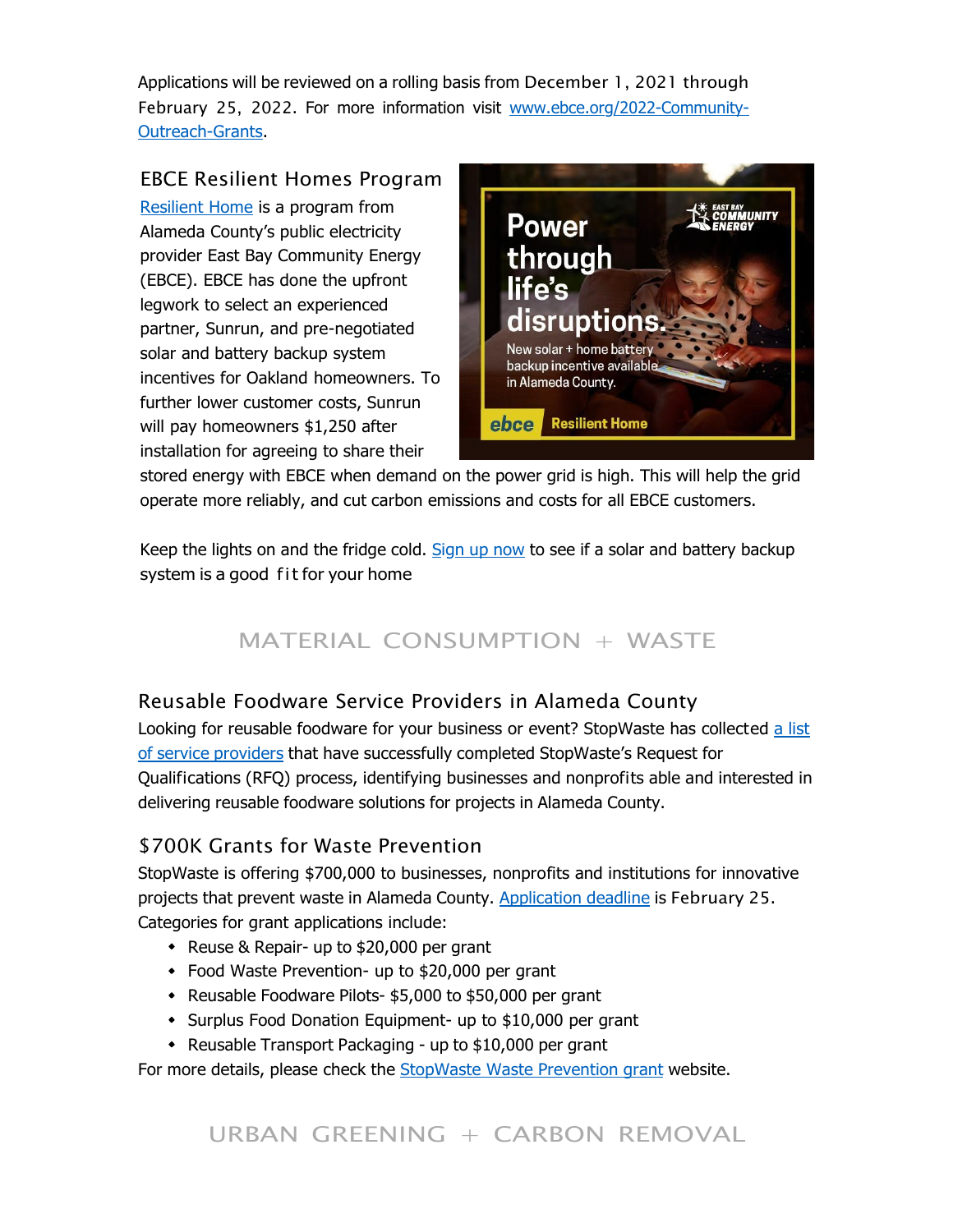## Free Organic Rose Gardening Webinar

The variety of roses we can grow in the Bay Area is astounding, and roses can provide nearly yearround blooms in our gardens. But this long growing period also means pests have more time to



develop. On **Thursday February 10th**, 5-6pm PST, learn how to prevent and manage rose diseases and insect pests with an eco-friendly approach, as many pesticides can harm more than help. Plus, get advice on fertilizing and watering specific to where we live. Register at [https://us02web.zoom.us/webinar/register/WN\\_FFSXOwpmQnSI7f-2qPBYVQ](https://oaklandca19202.lt.acemlna.com/Prod/link-tracker?notrack=1&redirectUrl=aHR0cHMlM0ElMkYlMkZ1czAyd2ViLnpvb20udXMlMkZ3ZWJpbmFyJTJGcmVnaXN0ZXIlMkZXTl9GRlNYT3dwbVFuU0k3Zi0ycVBCWVZR&sig=7KKzYV23ExW5BUuVwg8KNj3mf7juWU97q5kvCFGtSLEy&iat=1644954181&a=%7C%7C799335011%7C%7C&account=oaklandca19202%2Eactivehosted%2Ecom&email=LRRV6glqIfcVPcYsJBrMHi%2FZD%2BmsUFpJrc5fHf6IoVE%3D&s=bad97c655476f96a390a72c05a742011&i=1171A1161A11A21185)

## ANNOUNCEMENTS

## Oakland Ranked in Top 10 of Clean Energy U.S. Cities

In their report, *2021 City Clean Energy Scorecard*, the American Council for an Energy-Efficient Economy (ACEEE), a nonprof i t research organization, ranked Oakland amongthe top 10 U.S. cities advancing clean energy for the second year in a row. Cities werescored on fi ve dimensions: community-led initiatives, building policies, transportation policies, energy and water utilities, and local government operations. Oakland's highest scores were in energy and water utilities and local government operations, acknowledging the comprehensive energy efficiency programs and large renewable energy deployment in the city. This year, ACEEE placed greater weight on social equity inclean energy, of which Oakland's [2030 Equitable Climate Action Plan](https://oaklandca19202.lt.acemlna.com/Prod/link-tracker?notrack=1&redirectUrl=aHR0cCUzQSUyRiUyRnd3dy5vYWtsYW5kY2EuZ292JTJGcHJvamVjdHMlMkYyMDMwZWNhcA%3D%3D&sig=5gR9jY9SGYpcS2rYiu7mm3C3LTe8RU4SYKwnHYfkqyae&iat=1644954181&a=%7C%7C799335011%7C%7C&account=oaklandca19202%2Eactivehosted%2Ecom&email=LRRV6glqIfcVPcYsJBrMHi%2FZD%2BmsUFpJrc5fHf6IoVE%3D&s=bad97c655476f96a390a72c05a742011&i=1171A1161A11A21186) is a leading example. For more details on Oakland's ranking and the overall report, check out ACEEE's City Clean Energy [Scorecard](https://oaklandca19202.lt.acemlna.com/Prod/link-tracker?notrack=1&redirectUrl=aHR0cHMlM0ElMkYlMkZ3d3cuYWNlZWUub3JnJTJGY2l0eS1jbGVhbi1lbmVyZ3ktc2NvcmVjYXJk&sig=88kxwTxvZAPDX9V9w8cTnUq7t1JvyLsfPe64XJHrgWVd&iat=1644954181&a=%7C%7C799335011%7C%7C&account=oaklandca19202%2Eactivehosted%2Ecom&email=LRRV6glqIfcVPcYsJBrMHi%2FZD%2BmsUFpJrc5fHf6IoVE%3D&s=bad97c655476f96a390a72c05a742011&i=1171A1161A11A21187) website.

Big Things Happening in Deep East Oakland! [Better Neighborhoods, Same Neighbors \(BNSN\)](https://oaklandca19202.lt.acemlna.com/Prod/link-tracker?notrack=1&redirectUrl=aHR0cHMlM0ElMkYlMkZlYXN0b2FrbGFuZGNhLmNvbSUyRg%3D%3D&sig=2KgnP7jWEzw6mQpNDog6BBy5CbsdECSBuJaHUwpPEH39&iat=1644954181&a=%7C%7C799335011%7C%7C&account=oaklandca19202%2Eactivehosted%2Ecom&email=LRRV6glqIfcVPcYsJBrMHi%2FZD%2BmsUFpJrc5fHf6IoVE%3D&s=bad97c655476f96a390a72c05a742011&i=1171A1161A11A21249) is a \$28 Million Grant from the California Strategic Growth Council to invest in 5 Projects and 3 Transformative Plans in Deep East Oakland. After a year of building infrastructure for sustainable and impactful implementation, BNSN is entering year 2 at the forefront



of community-driven change in Deep East Oakland. As part of the effort, a 55- UnitAf f ordable Housing Development at 95th and International, with a quarter of units dedicated for Homeless populations, is set to open Fall 2022. And a 2-acre Aquaponics Farm at Planting Justice on 105th Avenue, which will produce 180,000lbs of produce per year, is underway and has already hired 27 East Oakland Residents. Stay tuned for more highlights and developments from BNSN.

#### Friends of Sausal Creek is Hiring!

Friends of Sausal Creek is seeking a Restoration and Nursery Manager to maintain and expand FOSC's ongoing watershed restoration eff orts and to manage the FOSC Native